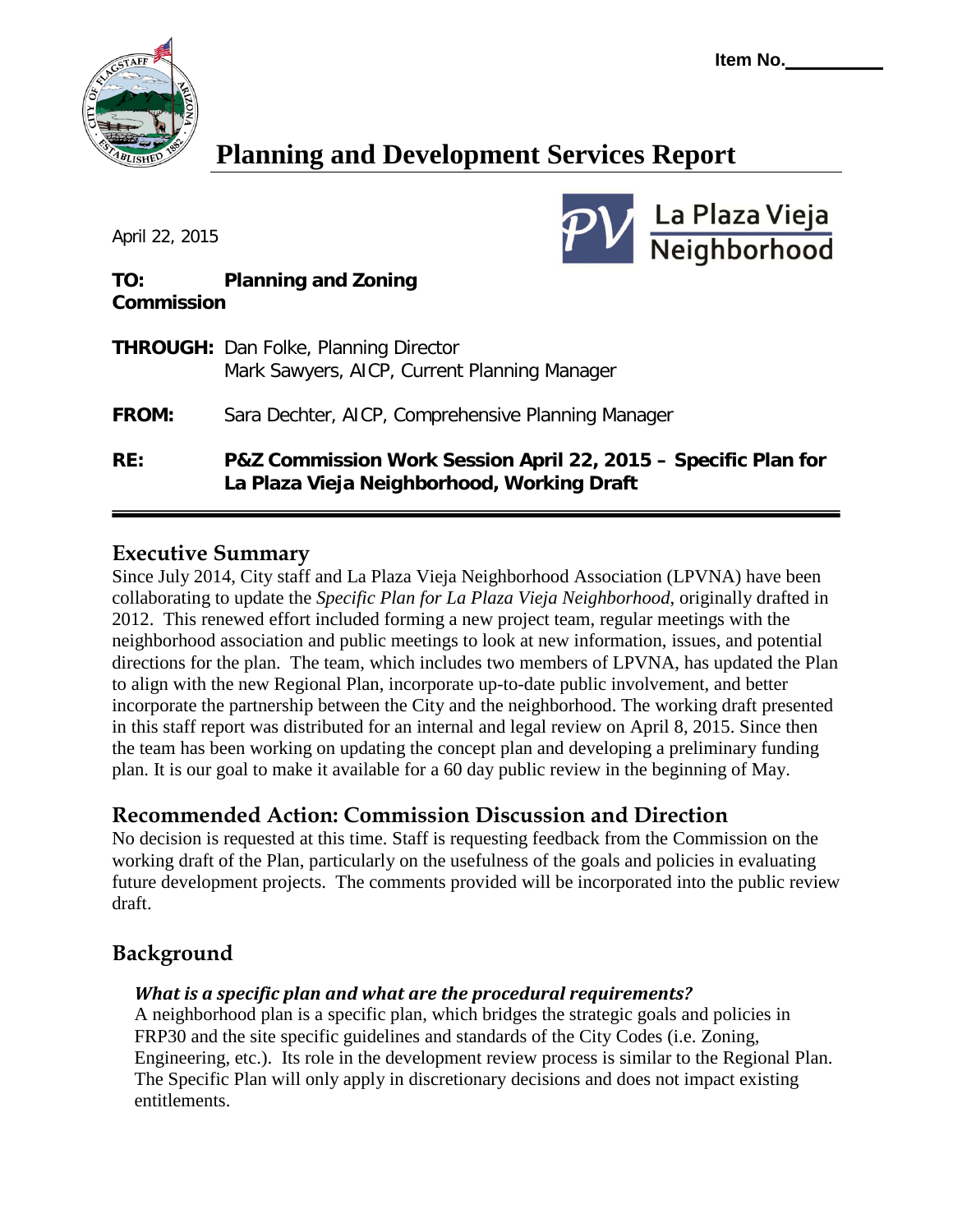**Memo – Planning and Zoning Commission**  April 22, 2015 – Work Session **Specific Plan for the La Plaza Vieja Neighborhood**

However, the Plan is also a vision for compatible reinvestment, and therefore will be available as a tool for all developments within the plan boundaries to preserve and enhance the neighborhood character.

The City Code Title 11- 10.30 (Specific Plans) states, "The purpose of a Specific



Plan is to provide a greater level of detail for a specific geographic area or element of the General Plan, and to provide standards for the systematic implementation of the General Plan." This title lays out the requirements for the content of a specific plan and the procedures to be followed in its adoption. The working draft presented today is undergoing legal review to determine that it meets all of these requirements.

City staff held neighborhood meetings in November and January with the required posted sign and mailed notifications. The next steps in the City's process for review and adoption of the specific plan will be:

- A 60 day public review of the Specific Plan (May-June)
	- o Transmission of the Draft Plan to other jurisdictions
	- o City Council Work Session
	- o LPVNA-led meeting
	- o Additional public meeting and outreach
- A Citizen Review Meeting with the Planning and Zoning Commission (August)
- 2 Public Hearings of the Planning and Zoning Commission (September)
- City Council Hearing and Resolution Adoption (October)

## **Public Involvement Summary**

#### *Why did LPVNA want to see a comprehensive update of the Plan?*

Following the hearings on The Standard in the summer of 2014, LPVNA petitioned the City to bring forward the Neighborhood Plan that had been put on hold for the Regional Plan work. The Planning Director and Comprehensive Planning Manager set up a meeting with LPVNA to discuss how to move forward with their request. LPVNA members felt a comprehensive review and update was important because they thought some of the language in the 2012 draft had been taken out of context by the developer of the Standard. They wanted to see a Plan with language that is clearer in its direction for the neighborhood, adopted by City Council and may be used to evaluate proposed zoning map amendments.

#### *What have we done and what have we heard through public involvement?*

In November 2014, City staff held a public kick-off meeting for the project. The objectives of this meeting were to inform the public about the process and solicit feedback on the goals, policies and concept plan from the June 2012 draft. At the meeting, participants gave goals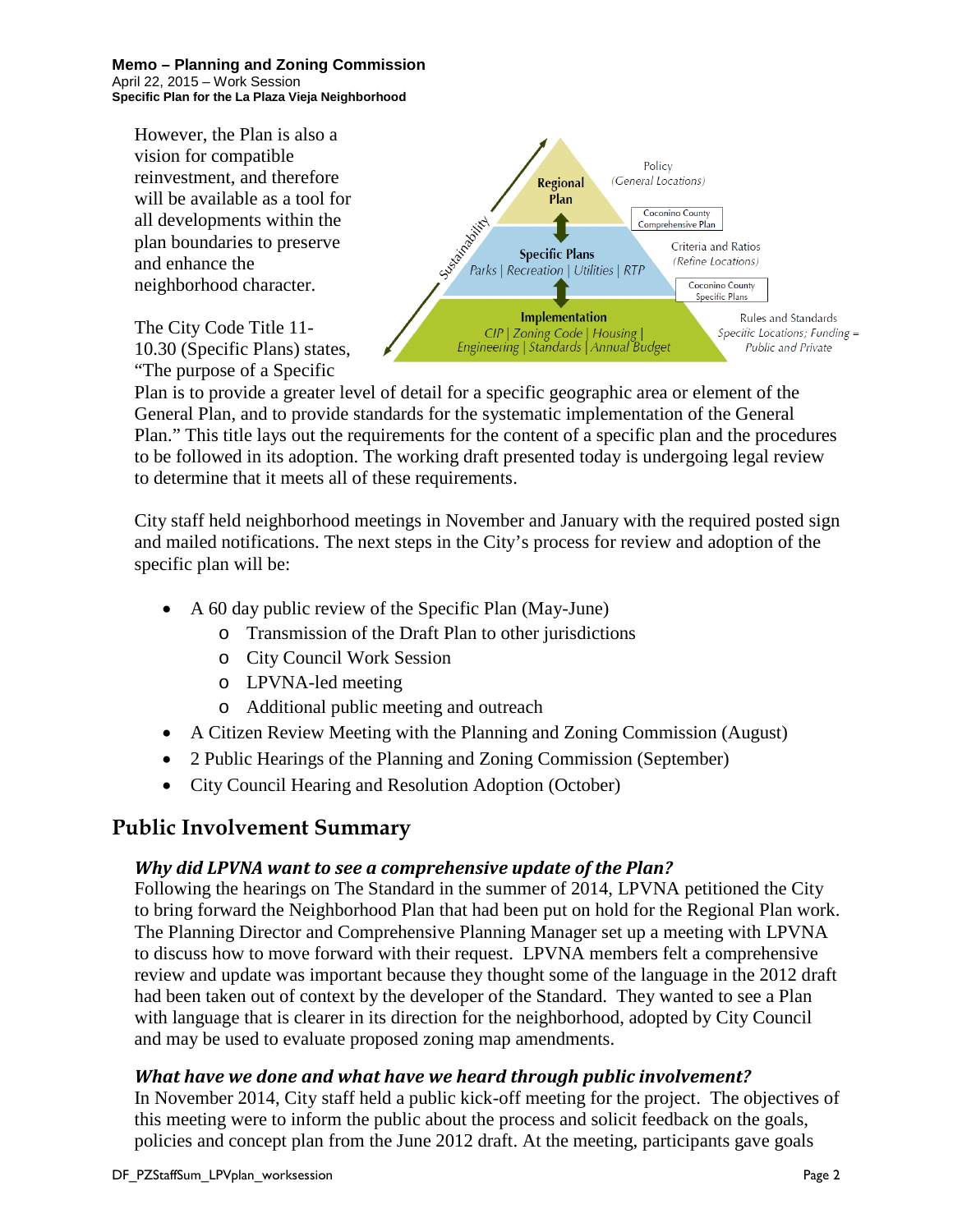and policies from the previous Neighborhood Plan red or green dots depending on if they liked the policy or thought it needed to be changed. There was still support for many of the policies in the plan, such as a work program, gateway signage and landscaping, community gardens, the FUTS trail, the need for pedestrian crossings, park improvements, improved property maintenance and neighborhood association programs. Concerns were expressed about the identification of commercial corridors on the neighborhood interior, the mass and scale of mixed use development, the implication of existing zoning entitlements, and providing infill incentives.

In January 2015, staff held two topic-driven public meetings about land use and transportation issues, and an open house. At the land use and transportation meetings, staff shared posters of current conditions and potential improvements and solicited feedback about how these represented their values and desired outcomes. The transportation meeting also included preliminary findings from the Milton Corridor microsimulation model about how traffic on Milton and Route 66 could influence cut-through traffic in the neighborhood in the future and the potential impacts of a Clay Ave. Extension. The discussion around these materials helped inform development of goals and policies that focused on architectural guidelines, historic preservation, pedestrian improvements, streetscapes, traffic calming, transit, and the Clay Ave. extension.

In early March, the Comprehensive Planning Manager shared an early draft of the Plan that had taken into account public feedback with the LPVNA board. The board members discussed refining issues associated with property maintenance, illegal camping near the neighborhood, improvements at parks, potential policy language related to the Clay Ave Extension, traffic calming and signing near mini-rounds, the desire to see specifics in the land use policies, and general strategies for continuing to revise the document.

# **The Working Draft**

The working draft (Attachment A) is divided into four chapters:

- 1. **Site and Area Analysis –** describes the social, economic, physical and environmental context of the planning effort.
- 2. **Concept Plan –** provides a visual illustration of the desired outcome of the goals and policies. These illustrations are not standards or guidelines for future development and do not encumber private property or limit private property rights in any way. *For the purposes of this review, a working draft of Concept Plan is provided in Attachment B. Staff is still working on creating 3D illustrations to accompany the map provided.*
- 3. **Recommended Goals and Policies –** provides area-specific ways of moving forward the goals and policies of the *Flagstaff Regional Plan 2030*. They are connected to policies in the Regional Plan and trade-offs of community values and resources. They are written broadly, and are intended to be viable for a 10 to 20 year planning horizon.
- 4. **Implementation Strategies -** provide a complete and essential picture of how the City and LPVNA can achieve the goals and policies of the Plan. Having strategies as part of the Plan allows both organizations to build partnerships, apply for grant funding, and take advantage of opportunities that arise in the future in a well-coordinated manner. Some of these strategies may not be immediately implementable but may be possible within the 10-20 year planning horizon.